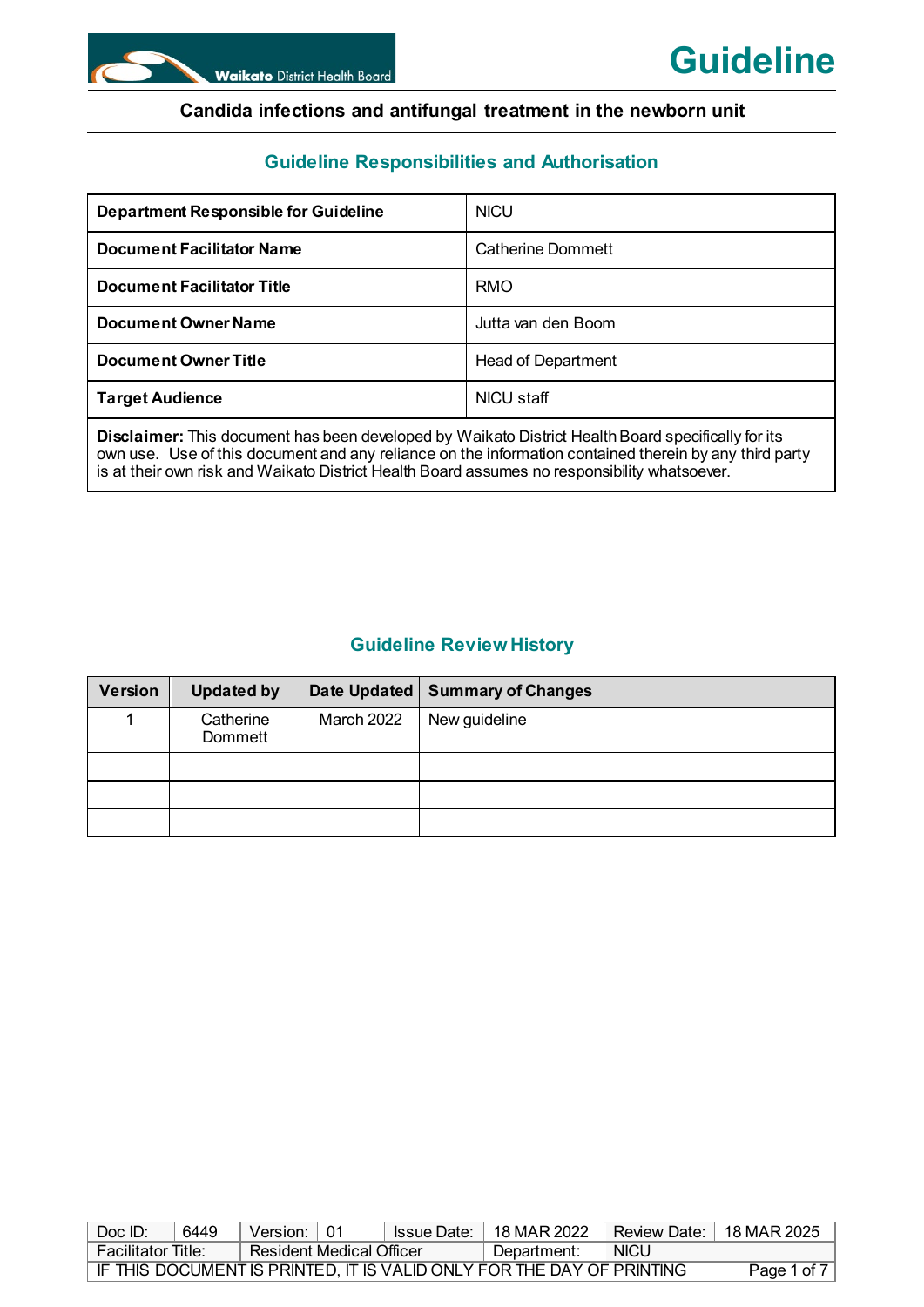

# **Contents**

| 1 |               |  |
|---|---------------|--|
|   |               |  |
|   |               |  |
|   |               |  |
|   |               |  |
| 2 |               |  |
|   |               |  |
|   | $2.2^{\circ}$ |  |
|   | 2.3           |  |
|   | 2.4           |  |
|   | 25            |  |
|   |               |  |
|   |               |  |
| 3 |               |  |
| 4 |               |  |
| 5 |               |  |
|   |               |  |
|   |               |  |

| Doc ID:                   | 6449                                                                  | Version: 101                 |  |  | Issue Date:   18 MAR 2022 | Review Date: 18 MAR 2025 |  |  |
|---------------------------|-----------------------------------------------------------------------|------------------------------|--|--|---------------------------|--------------------------|--|--|
| <b>Facilitator Title:</b> |                                                                       | े Resident Medical Officer । |  |  | Department:               | <b>NICU</b>              |  |  |
|                           | IF THIS DOCUMENT IS PRINTED. IT IS VALID ONLY FOR THE DAY OF PRINTING |                              |  |  |                           |                          |  |  |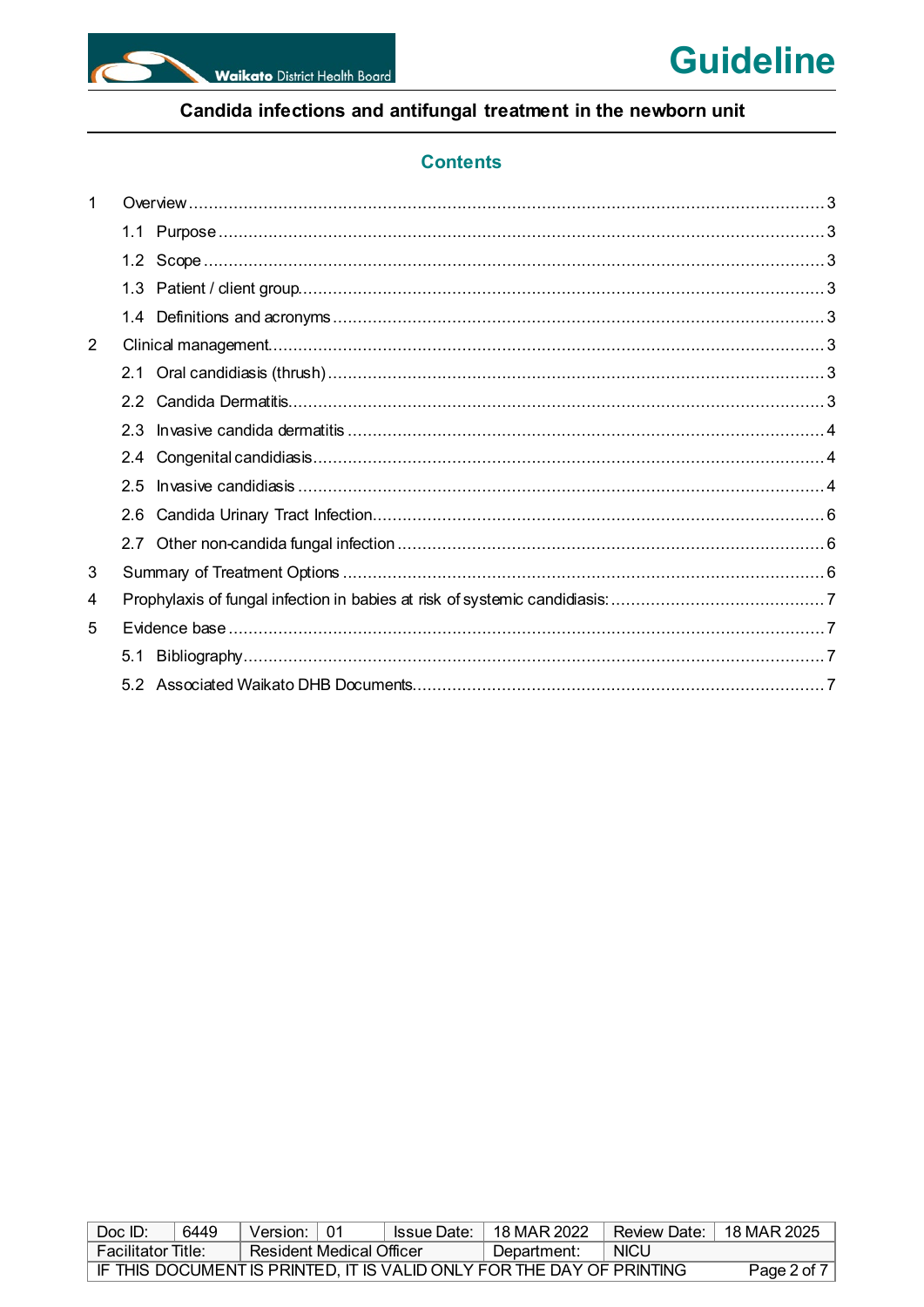

# <span id="page-2-0"></span>**1 Overview**

# <span id="page-2-1"></span>**1.1 Purpose**

- To identify patients in the newborn unit at risk of fungal infection prompting further investigation.
- To inform treatment of invasive fungal infections in the neonate.
- To inform when to give prophylactic antifungal treatment.

# <span id="page-2-2"></span>**1.2 Scope**

Waikato District Health Board (DHB) staff working in Neonatal Intensive Care Unit (NICU): Consultants, Registrars, Neonatal Nurse Practitioners (NNP) & Neonatal Nurse Specialists (NNS), Registered Nurses (RN).

# <span id="page-2-3"></span>**1.3 Patient / client group**

Neonates at risk of fungal infection and those with suspected or proven fungal infections.

### <span id="page-2-4"></span>**1.4 Definitions and acronyms**

|             | <b>Invasive candidiasis</b> Systemic infection with candida species |
|-------------|---------------------------------------------------------------------|
| <b>NEC</b>  | Necrotising Enterocolitis                                           |
| <b>VLBW</b> | Very low birth weight <1500g                                        |

# <span id="page-2-5"></span>**2 Clinical management**

### **Proven fungal infection**

### <span id="page-2-6"></span>**2.1 Oral candidiasis (thrush)**

- Treatment is with topical (not nasogastric) nystatin to the oral mucosa at a dose of 1ml Q6H for 7 days or 48 hours after lesions disappear whichever is the longer. (See [Nystatin oral liquid for neonates](https://intranet.sharepoint.waikato.health.govt.nz/site/pol/published/Nystatin%20oral%20liquid%20for%20neonates.pdf) drug guideline).
- Observe closely for evidence of systemic candidiasis and investigate and treat as appropriate

# <span id="page-2-7"></span>**2.2 Candida Dermatitis**

- Generally in the nappy area
- Swab the area, then topical miconazole if well and not at high risk of invasive candidiasis
- See Prevention and Treatment of Nappy Rash in the Neonatal Intensive Care Unit [\(NICU\)](https://intranet.sharepoint.waikato.health.govt.nz/site/pol/published/Prevention%20and%20Treatment%20of%20Nappy%20Rash%20in%20the%20Neonatal%20Intensive%20Care%20Unit%20(NICU).pdf) drug guideline

| Doc ID:                                                               | 6449        | Version: 01              |  | Issue Date: | 18 MAR 2022 | Review Date: I | 18 MAR 2025 |
|-----------------------------------------------------------------------|-------------|--------------------------|--|-------------|-------------|----------------|-------------|
| ⊦Facilitator Title:                                                   |             | Resident Medical Officer |  |             | Department: | <b>NICU</b>    |             |
| IF THIS DOCUMENT IS PRINTED. IT IS VALID ONLY FOR THE DAY OF PRINTING | Page 3 of 7 |                          |  |             |             |                |             |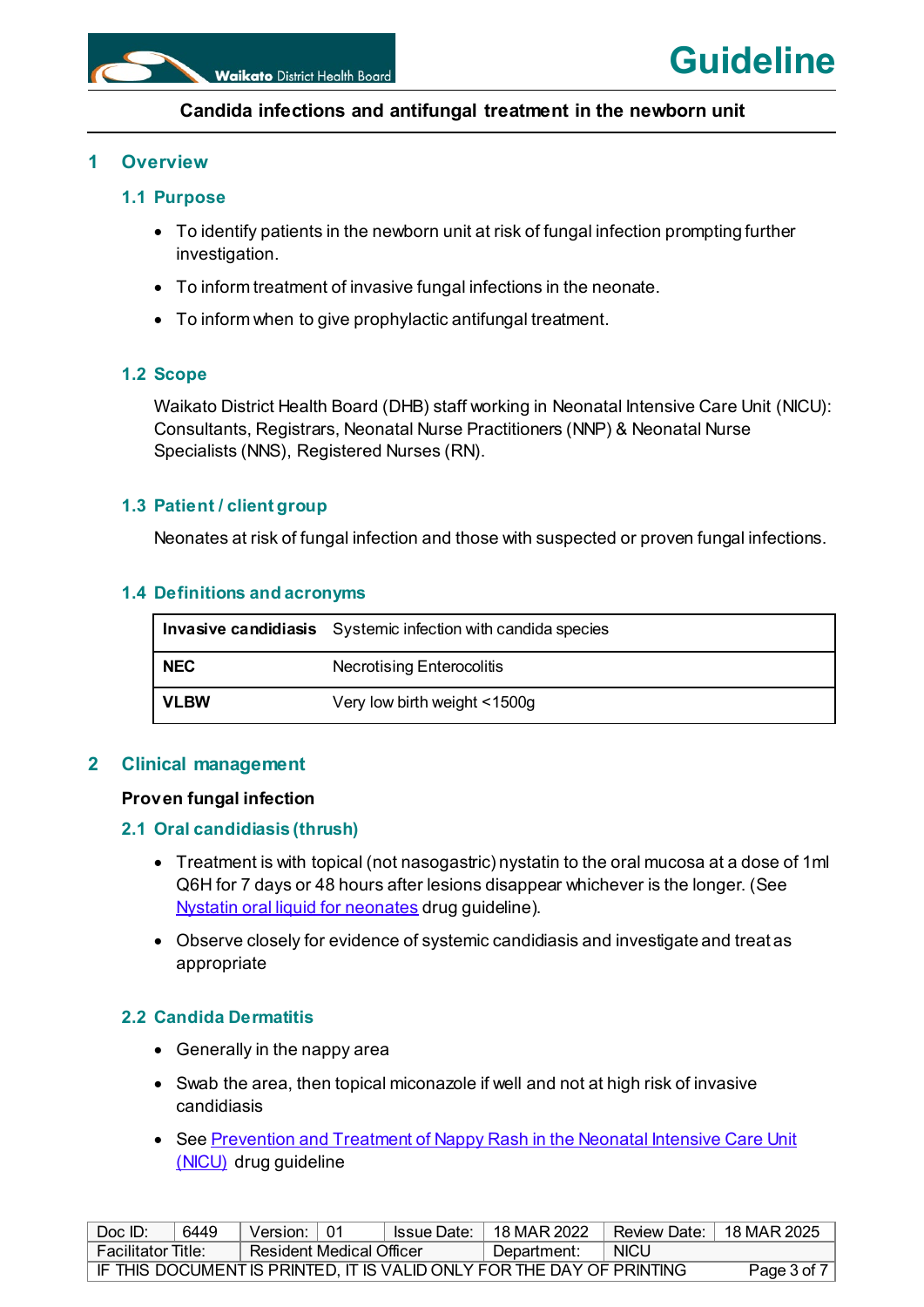### <span id="page-3-0"></span>**2.3 Invasive candida dermatitis**

- A condition unique to VLBW infants. There is a variable appearance of lesions typically in intertriginous areas but these may be more widespread.
- Presents in the first 14 days after birth.
- Commonly becomes invasive so blood cultures must be performed.
- Treat with IV fluconazole.
- $\bullet$  If blood cultures positive, investigate and treat as invasive candidiasis, refer to 3.5 for relevant investigations

#### <span id="page-3-1"></span>**2.4 Congenital candidiasis**

Presents at or shortly after birth with a generalised eruption of 2-4mm papules with an erythematous base. The rash may be atypical in preterm infants. There may be associated oral thrush.

Increased risk in prolonged rupture of membranes or known maternal vaginal candidiasis.

Take skin swabs of the lesions, blood cultures, urine and cerebrospinal fluid (CSF) cultures if suspected.

May be treated with oral fluconazole in the well, term infant who is tolerating feeds, otherwise use IV fluconazole.

#### <span id="page-3-2"></span>**2.5 Invasive candidiasis**

Generally late onset sepsis

Increased risk in extremely low birth weight infants (<1000g), broad spectrum antibiotic use, central venous access device (CVAD) access, parenteral nutrition, candida colonisation, NEC or previous abdominal surgery, intubated babies or postnatal steroid treatment.

Potential sites of infection: skin, central nervous system (CNS), liver, spleen, urinary tract, bone, eyes

Consider if signs of infection and instability not improving despite appropriate antibiotics, thrombocytopenia, hyperglycaemia and metabolic acidosis.

#### **2.5.1 Investigations**

Send blood culture, CSF and urine for culture, review sensitivities to determine treatment

Poor sensitivity on blood culture therefore may need to take further cultures if clinical suspicion remains and initial culture is negative

U+Es, LFTs, CBC at the start of suspected infection and monitor throughout infection

Swabs of any oral or skin lesions – (full examination of skin and mucocutaneous sites)

| Doc ID:             | 6449                                                                  | Version: 01                |  |  | $\textsf{issue Date:} \mid 18 \text{ MAR } 2022$ | Review Date:   18 MAR 2025 |  |
|---------------------|-----------------------------------------------------------------------|----------------------------|--|--|--------------------------------------------------|----------------------------|--|
| ⊦Facilitator Title: |                                                                       | ⊟ Resident Medical Officer |  |  | Department:                                      | <b>NICU</b>                |  |
|                     | IF THIS DOCUMENT IS PRINTED. IT IS VALID ONLY FOR THE DAY OF PRINTING | Page 4 of 7                |  |  |                                                  |                            |  |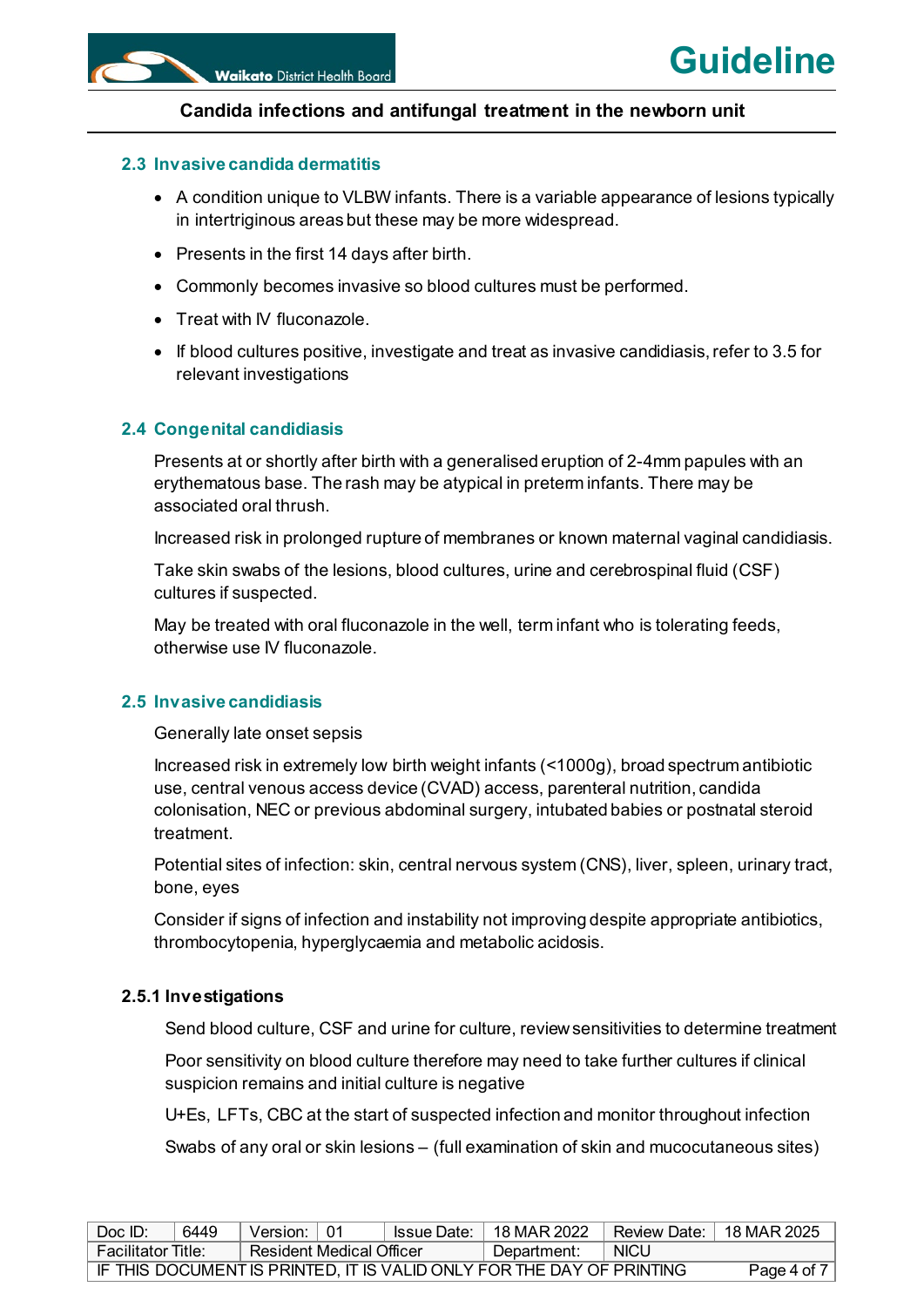# **2.5.2 Treatment**

- Remove any potential source of infection e.g. central lines, urinary catheters, endotracheal tubes if able.
- Fluconazole is often used instead of amphotericin B conventional for treatment of invasive neonatal candida infections because of its effectiveness and low incidence of side effects.
- Treat with maximal dose IV fluconazole, providing:
	- o no prior exposure to fluconazole and
	- $\circ$  isolate is not one with predictable/likely fluconazole resistance (C.krusei/C.glabrata)
- Alternatively, commence IV amphotericin if confirmed candida infection or if high suspicion in a high risk patient as above (See **Amphotericin B Liposomal (AmBisome)** [for neonates](https://intranet.sharepoint.waikato.health.govt.nz/site/pol/published/Amphotericin%20B%20Liposomal%20(AmBisome)%20for%20neonates.pdf) an[d Amphotericin B Deoxycholate \(Conventional\) for neonates](https://intranet.sharepoint.waikato.health.govt.nz/site/pol/published/Amphotericin%20B%20Deoxycholate%20(Conventional)%20for%20neonates.pdf) drug guidelines).
- Amphotericin liposomal has theoretical risk of poorer renal tract penetration than amphotericin conventional.
- In renal infection and CNS infection amphotericin B Conventional is preferable to amphotericin B liposomal (Se[e Amphotericin B Liposomal \(AmBisome\) for neonates](https://intranet.sharepoint.waikato.health.govt.nz/site/pol/published/Amphotericin%20B%20Liposomal%20(AmBisome)%20for%20neonates.pdf) drug guideline). In renal impairment or adverse drug effects amphotericin B (liposomal) is preferred.
- Review sensitivities once available, and use caspofungin for salvage therapy.

### **2.5.3 Length of treatment**

- 14 days post negative culture in systemic infection
- 3 weeks in CNS infection
- 4-6 weeks of treatment may be recommended for focal infection of the eyes, heart, liver, kidney, spleen or bones. - Discuss with the Paediatric Infectious diseases team at Starship as a combination therapy with 5-flucytosine and amphotericin Liposomal may be beneficial.

### **2.5.4 Follow up**

- Repeat cultures (blood, urine, CSF) after 2-3 days to assess for clearance
- If still infected, consider:
	- o Eye examination
	- o USS kidney, head, liver, spleen
	- $\circ$  Scan for osteomyelitis/ septic arthritis
	- o Echocardiogram
- Please note advice for adverse effects monitoring during treatment within this guideline.

| Doc ID:                                                               | 6449        | Version: 01              |  | ˈ Issue Date:   18 MAR 2022 | Review Date: I | 18 MAR 2025 |
|-----------------------------------------------------------------------|-------------|--------------------------|--|-----------------------------|----------------|-------------|
| <b>Facilitator Title:</b>                                             |             | Resident Medical Officer |  | Department:                 | <b>NICU</b>    |             |
| IF THIS DOCUMENT IS PRINTED. IT IS VALID ONLY FOR THE DAY OF PRINTING | Page 5 of 7 |                          |  |                             |                |             |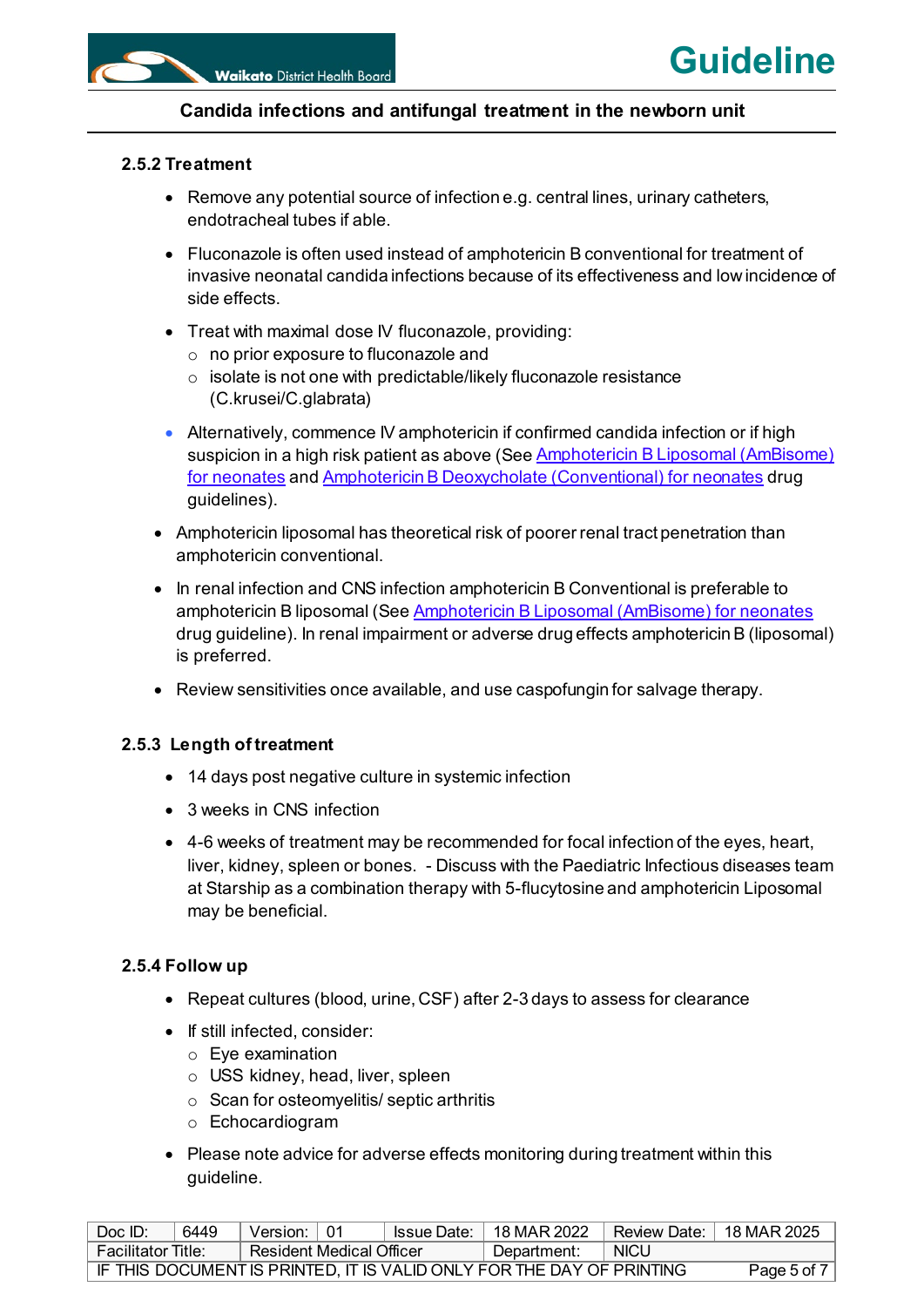# <span id="page-5-0"></span>**2.6 Candida Urinary Tract Infection**

• Fluconazole is particularly useful for urinary tract infections, obtaining high concentrations in the urine. A loading dose should be given to obtain therapeutic serum concentrations in a timely manner.

# <span id="page-5-1"></span>**2.7 Other non-candida fungal infection**

- These are less common but do occur with species such as aspergillosis, cutaneous and intestinal zygomycosis, Malasseziasepsis, trichosporonosis, Pichia sepsis, cryptococcosis, coccidioidomycosis, blastomycosis, and dermatophytosis.
- These cases should be discussed with paediatric infectious disease team. Treatment should be based on results of cultures and sensitivities. If sensitivities are uncertain, treatment should be commenced with amphotericin conventional (See Amphotericin B [Deoxycholate \(Conventional\) for neonates](https://intranet.sharepoint.waikato.health.govt.nz/site/pol/published/Amphotericin%20B%20Deoxycholate%20(Conventional)%20for%20neonates.pdf) drug guideline).

| Condition                                                         | Recommended first treatment<br>choice                                                           |
|-------------------------------------------------------------------|-------------------------------------------------------------------------------------------------|
| Oral candidiasis<br>$\bullet$                                     | nystatin<br>$\bullet$                                                                           |
| Candida dermatitis                                                | Topical miconazole                                                                              |
| Invasive candida dermatitis<br>$\bullet$                          | fluconazole<br>$\bullet$                                                                        |
| Congential candida dermatitis<br>$\bullet$                        | fluconazole<br>$\bullet$                                                                        |
| Invasive candidiasis                                              | fluconazole                                                                                     |
|                                                                   | - if no prior exposure                                                                          |
|                                                                   | - if not C. krusei / C. glabrata                                                                |
|                                                                   | amphotericin conventional /<br>amphotericin liposomal                                           |
| Invasive candidiasis with focal<br>infection                      | 5-flucytosine plus amphotericin<br>$\bullet$<br>liposomal                                       |
| Renal infection, CNS and side<br>$\bullet$<br>effects/intolerance | amphotericin conventional better<br>than amphotericin liposomal                                 |
| Candida UTI                                                       | fluconazole                                                                                     |
| Non-candida / mould<br>$\bullet$                                  | amphotericin conventional -<br>$\bullet$<br>discuss with Paediatric Infectious<br>Diseases team |

# <span id="page-5-2"></span>**3 Summary of Treatment Options**

| Doc ID:                                                                              | 6449 | Version: I               | l 01 |  | $\vert$ Issue Date: $\vert$ 18 MAR 2022 | Review Date: $\mid$ 18 MAR 2025 |  |  |  |
|--------------------------------------------------------------------------------------|------|--------------------------|------|--|-----------------------------------------|---------------------------------|--|--|--|
| <b>Facilitator Title:</b>                                                            |      | Resident Medical Officer |      |  | Department:                             | <b>NICU</b>                     |  |  |  |
| IF THIS DOCUMENT IS PRINTED, IT IS VALID ONLY FOR THE DAY OF PRINTING<br>Page 6 of 7 |      |                          |      |  |                                         |                                 |  |  |  |